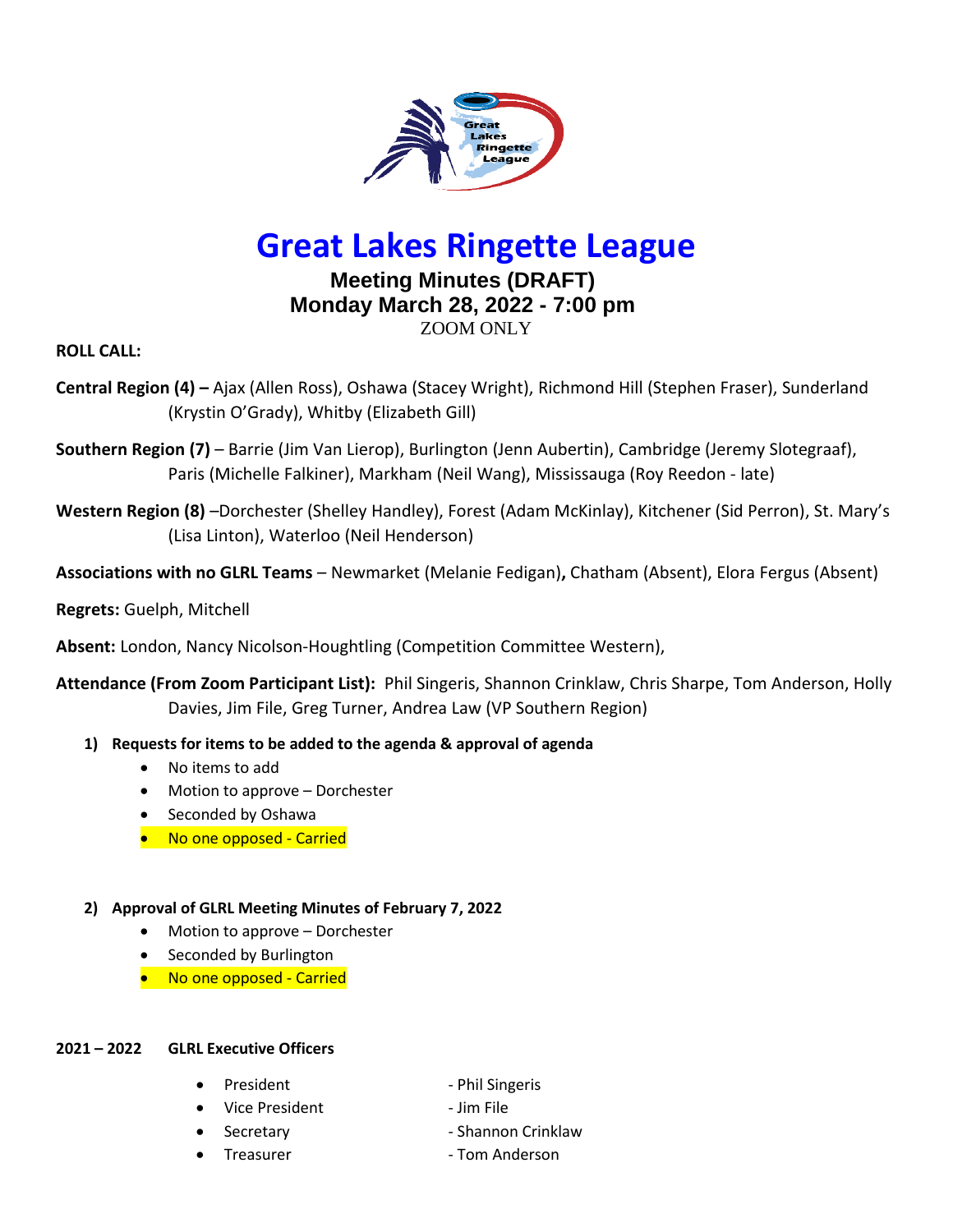- Past President Fig. 2014 Greg Turner
	-
- Central Region Rep Holly Davies
	-
- Western Region Rep Shelley Handley
- Southern Region Rep Roy Reedon
	- -
- 2) GLRL 2021/22 Season Completion

• Goal was to complete 16 games for each division, not able to achieve this due to covid outbreaks, ice availability, teams not wanting to play after provincials

- Approximately 28 games left to re-schedule for the season as of today
- Request to all GLRL reps to make sure all games that were played, scores have been recorded accurately
- If games are not going to be played, submit Game Change Request to move to April 28<sup>th</sup>
- GLRL would like to declare an end of the season and have standings accurately reflected
- End of the Season has been declared by Sunday April 3rd for U14-U19 division
- End of Season for U12A is Sunday April 10<sup>th</sup>

## **3)** GLRL Division Champions & Banners

- GLRL will declare Champions this year
- GLRL will consider West/East Champions per Division
- Options will be given to coaches: Banner, or Trophies or Medals for players
- Previous Year Options included: The choice offered to winners was either a banner, or a trophy and individual medals (both options roughly the same cost). Some teams opted for a banner AND medals - in these cases, the cost for the medals was covered by the team
- Concern from Markham: at 16AA level, not all games have been completed so how would you declare the champions? Would look at points and see if anyone else can catch the leader.
- **4)** Gord Bell Award Application Deadline April 30, 2022
	- Bring Gord Bell Award to front of home page on website for more visibility
	- Reps are requested to send email to all coaches at U19A/AA teams to promote the Gord Bell Award for players planning to attend post secondary education
	- Gord Bell winners will be announced at AGM
- **5)** U12A Scheduling for Next Season
	- Requested to be added to the agenda by an association as to whether GLRL will be scheduling the U12A games for next year
	- U12A now falls under the regional program as per Ringette Ontario
	- Need to understand if Central, Southern and Western regions would want to schedule these teams or keep in the GLRL
	- Reps need to understand where their association would like to see U12A games scheduled.
		- Either by region or by GLRL
	- Dorchester believes that Dorchester are willing to travel to get the best play and GLRL offers more options for play. GLRL is essential for meaningful competition.
	- Waterloo mentioned that an email from Ringette Ontario mentions "meaningful competition" as the cornerstone so keeping teams at GLRL would provide that.
	- Chris Sharpe mentioned that even at regional level, more regions are opening to play cross regions so GLRL fits the model to allow for cross region play and should keep at the GLRL level
	- Burlington confirmed that U12A is a stepping stone to A and AA levels and it's a good prep year so should stay at GLRL level.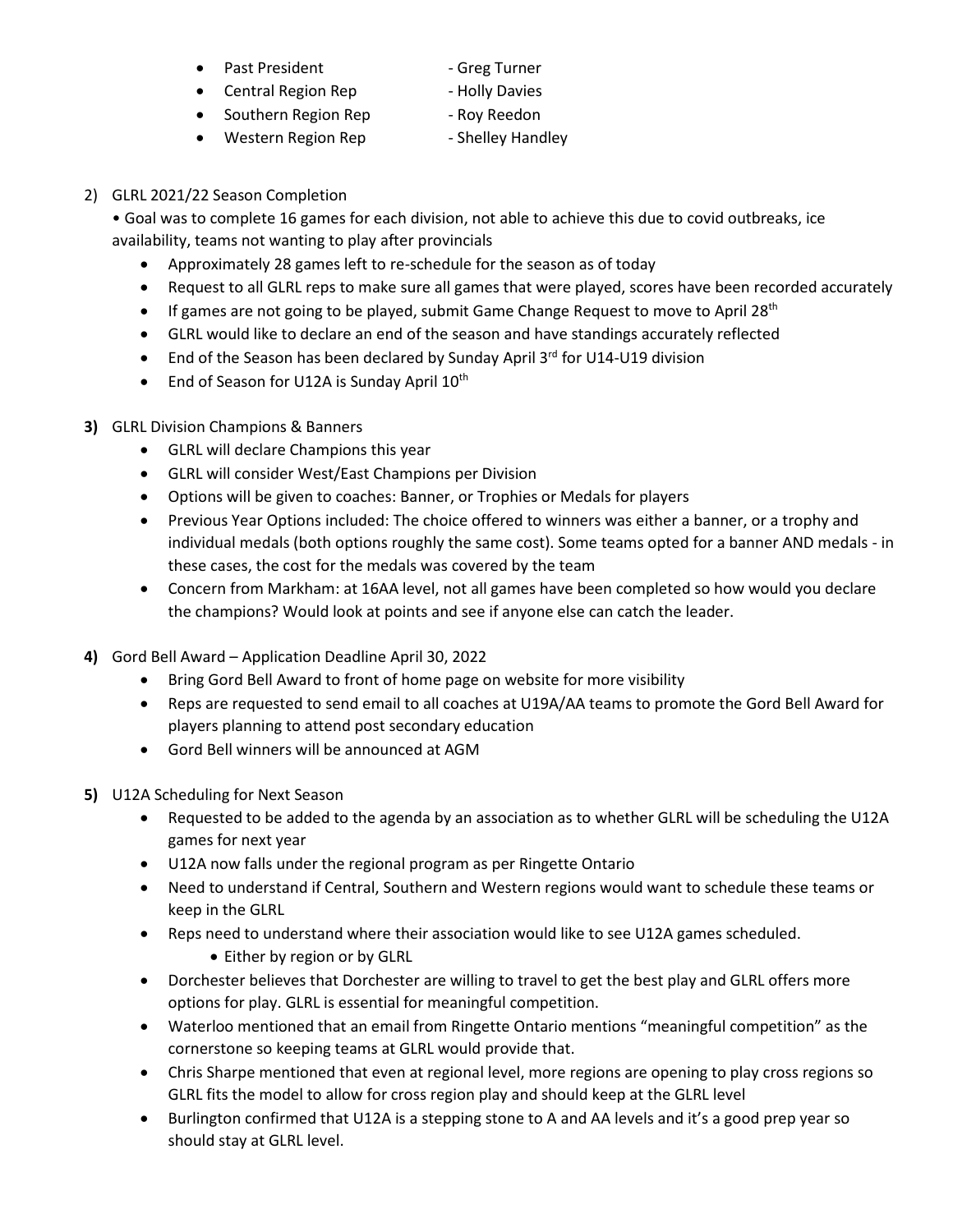- Forest likes to start out in the region first with options to play cross conference. Forest is the end of the league, and the league needs to be careful of the amount of travel introduced in U12A year. Keep scheduling the way GLRL has been scheduling.
- Sunderland really enjoyed this season and the current structure and thinks GLRL did a really great job.
- Andrea Law stated U12A is not considered provincial and need to develop players so will need to have cross over loops to play like level teams. Going forward U12A, B, C teams should be treated the same and have the same # of games.
- Waterloo mentioned that we need to help with end of the year tournaments with U12A as well. This year GLRL helped balance which team was going to which end of the year tournament to balance play and should consider doing this in future years as well.
- Phil suggested that GLRL could consider hosting an end of year playoffs tournament for U12A as well.
- Question from Tom Anderson, how will U12 programs be priced now that A, B, C levels all need the same amount of ice:
	- Western has not considered this yet with the new changes
	- Dorchester has A level pay more but get additional funds to book own ice
	- Forest has all levels play the same no matter what
	- May make more sense for associations to standardize prices for U12A, B, C in future (average cost across all teams for one price)
- Consensus is for U12A to be scheduled through GLRL considering the regions for reduced travel but GLRL reps should confirm with their associations and bring results to the AGM
- **6)** Planning for 2022/23 Season
	- Need to close out 2021/2022 season and declare champions
	- Need to close the books
	- AGM to completed with election of 2 officers (Vice President, Treasurer)
	- Ask the current GLRL reps and any new GLRL reps to attend the AGM. Have associations appoint GLRL reps for next year so they can attend the AGM.
	- Tryouts are underway for Western, Central and Southern
		- AA completed in Western & Central by May 9th, Southern completed by May 18th
		- A completed in Western and Central by May 30<sup>th</sup>, Southern completed by June 5<sup>th</sup>
	- Team Declarations will be for team level, and teams need to be identified specifically as female, mixed or male by June 18<sup>th</sup>
	- Will determine the ice submission deadlines once teams are declared with hope to have scheduled completed in August with start dates at end of September with goal of 20 games
	- GLRL reps are asked to find out what date the association would know their ice allocation for winter ice
		- Bring information from each association to the AGM
		- Forest concern with registration only opening July 1 so concern that may not know all the teams that will be hosted and if they need to return ice times due to low registration
	- GLRL to look at getting a scheduler as position on the board as either
		- A volunteer OR
		- Board member (no vote) OR
		- Board member with full vote (bylaws to be updated) OR
		- paid position
- **7)** GLRL Rules Changes Will have changes to present at AGM o Phil Singeris o Shannon Crinklaw